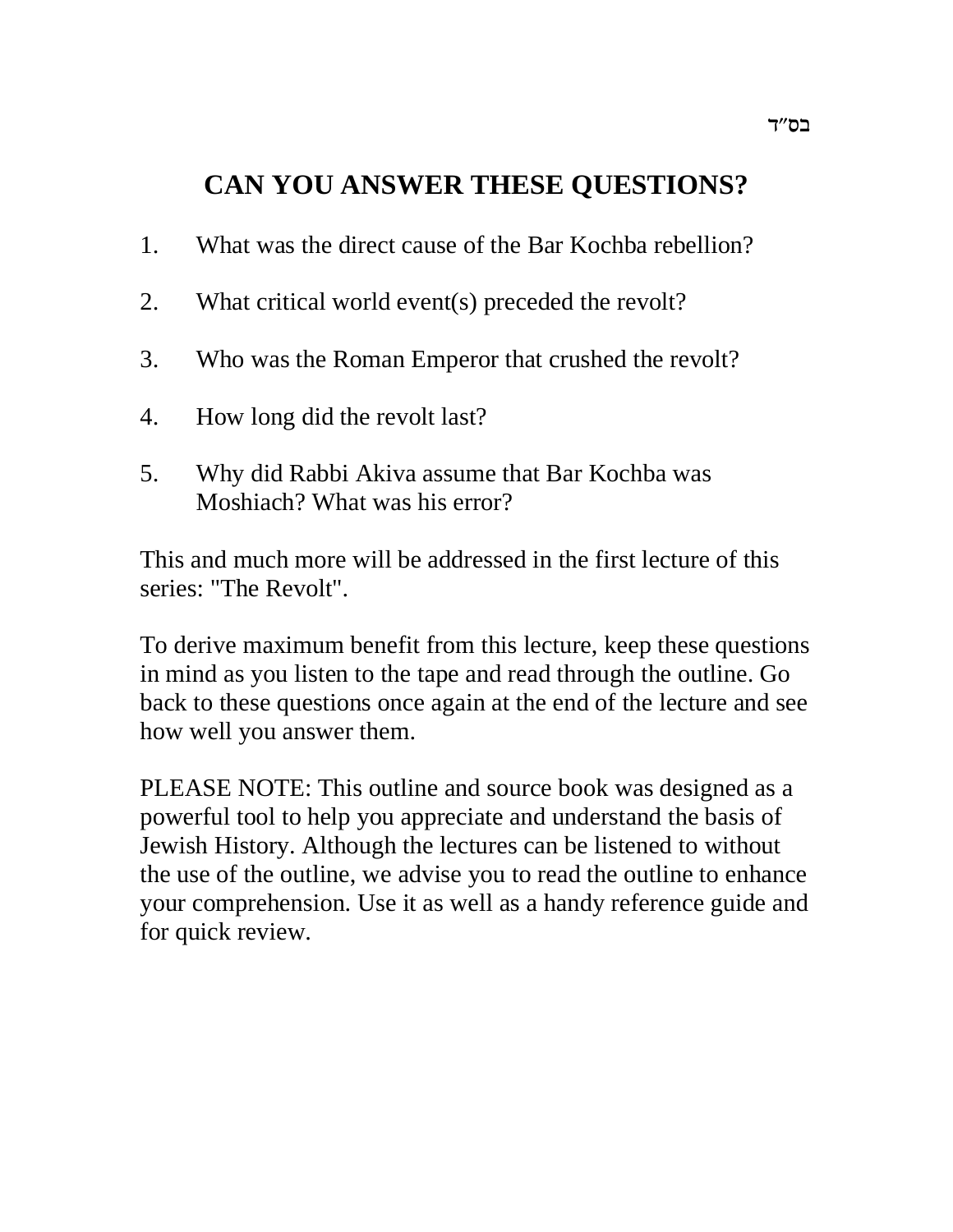#### THE EPIC OF THE ETERNAL PEOPLE Presented by Rabbi Shmuel Irons

#### Series III Lecture #1

#### REVOLT!

#### I. Trajan and the Destruction of Egyptian Jewry

A.

תניא רבי יהודה אומר מי שלא ראה דיופלוסטון של אלכסנדריא של מצרים לא ראה בכבודן מל ישראל אמרו כמין בסילקי גדולה היתה סטיו לפנים מסטיו כפלים כיוצא מצרים והיו בה ע״א קתדראות של זהב כנגד ע״א זקנים כל אחת ואחת אינה פחותה מעשׂרים ואחד ככרי זהב ובימה של עץ באמצעיתא וחזן של כנסת עומד עליה והסודרין בידו וכיון שהגיע לענות אמן הלה מניף בסודר וכל העם עונים אמן. ולא היו יושבין מעורבין אלא זהבין בפני עצמן וכספין בפני עצמן ונפחין בפני עצמן וטרסיים בפני עצמן וגרדיים בפני עצמן. וכשעני נכנס שם היה מכיר בעלי אומנתו ונפנה לשם ומשם פרנסתו ופרנסת אנשי ביתו. אמר אביי וכולהו קטלינהו טרכינוס. מ"ט איענשו משום דעברי אהאי קרא לא תוסיפון לשוב בדרך הזה עוד ואינהו :הדור אתו. סוכה נא

It has been taught (in a Braiisa), Rabbi Yehudah stated, "He who has not seen the double colonnade of Alexandria of Egypt has never seen the glory of Israel." It was said that it was like a huge basilica, one colonnade within the other, and it sometimes held twice the number of people that went forth from Egypt  $(1,200,000)$ . There were in it seventy one cathedras (thrones) of gold, corresponding to the seventy one elders in the Sanhedrin, not one of them containing less than twenty one talents of gold, and a wooden platform in the middle upon which the attendant of the Synagogue stood with a scarf in his hand. When the time came to answer Amen, he waved his scarf and all the congregation duly responded. They moreover did not occupy their seats randomly, but goldsmiths sat separately, silversmiths separately, blacksmiths separately, metalworkers separately and weavers separately, so that when a poor man entered the place, he recognized the members of his craft and on applying to that quarter obtained a livelihood for himself and for the members of his family. Abaye stated, "Trajan slew them all. Why were they so punished? Because they transgressed this verse: 'You shall henceforth return no more that way.' (Deuteronomy 17:16) and they did return." **Sukkah 51b**

B.

בימי טרוגיינוס הרשע נולד לו בן בתשעה באב והיו מתענין מתה בתו בחנוכה והדליקו נרות ושלחה אשתו ואמרה לו עד שאתה מכבש את הברבריים בוא וכבוש את היהודים שמרדו בך. חשב מיתי לעשרה יומין ואתא לחמשה. אתא ואשכחון עסיקין באורייתא בפסוקא ישא ר' עליך גוי מרחוק מקצה הארץ וגו'. אמר לון מה הויתון עסיקין אמר ליה הכין וכן. אמר לון דהוא גברא הוא דחשב מיתי לעשרה יומין ואתא לחמשה נהקיפן ליגיונות והרגן. אמר לנשיהן נשמעות אתם לליגיונתי ואין אני הורג אתכם אמרין ליה מה דעבדת בארעייא עביד בעלייא ועירב דמן בדמן והלך הדם בים עד קיפריס. באותה שעה נגדעא קרן ישראל ועוד אינה עתידה לחזור למקומה עד שיבוא בן דוד. ירושלמי סוכה ה:א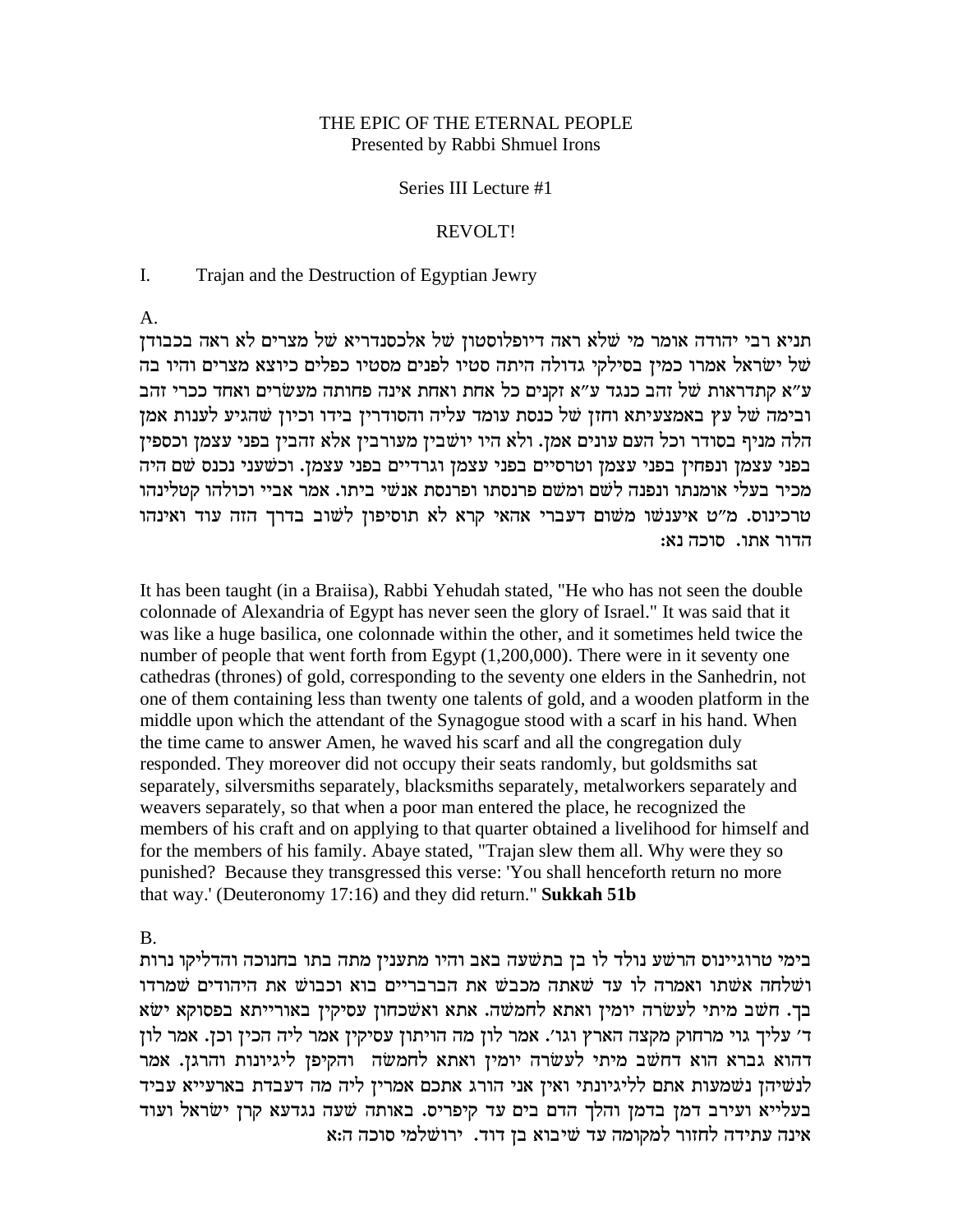It came to pass in the days of the wicked Trajan that a boy was born to him on the nineth of Av while the Jews were fasting. His daughter died on Chanukah and they lit lamps. His wife sent to him [a message]: Instead of conquering the barbarians, go and conquer the Jews that have rebelled against you. He thought to arrive in ten days but he came in [only] five. He came and found them engaged in the study of Torah [studying] the verse, "G-d will lift up a nation from afar, from the end of the earth, as swift as the eagle flies" (Deuteronomy 28:49). He asked them: what are you engaged in? They replied: Such and such. He said them: I am the man that Scripture is referring to. I thought to come in ten days and I've arrived in only five [like the proverbial eagle]. He [eventually] surrounded them with legions and killed them. He then said to their wives: You had better heed [the desires of my legions so that I won't have to kill you. They replied: What you've done to those on the ground do as well to those above. And so their blood became mixed with their blood and the blood went as far as Cyprus. At that time the horn (pride) of Israel was severed and it is not destined to return until the coming of the son of David. Yerushalmi Sukkah 5:1

 $C_{\cdot}$ 

רבי אליעזר הגדול אומר. מזמור לאסף באו גוים וגו' בא אדריאנוס [טרוגיינוס] קיסר ותפס אלכסנדריא של מצרים שהיו בה מאה ועשרים ריבוא בני אדם. פיתא אותן בדברים ואמר להון צאו ועמדו בבקעת ידים שלא תהא אומה זו שולטת בכם. יצאו ועמדו בבקעת ידים והעמיד עליהן חמשים אלף אחוזי חרב מאחוריהם והרגום עד שלא נשתייר מהם אחד שנאמר שפכו דמם כמים וגו׳. אמרו חכמים שׁלשה נחלי דם היו מושכין ויוצאין מבקעת ידים והולכין לים הגדול. שיערו חכמים מימי ים הגדול ונמצא שלשה חלקים דם ואחד מים. ויש אומרים שבע שנים בצרו אומות העולם את כרמיהן מדמן של ישראל. תנא דבי אליהו כ״ט  $(5)$ 

Rabbi Eliezer the Great said, "A song of Asaph. The nations have come . . . " (Psalms 79:1) Hadrian [Trajan] came and conquered Alexandria of Egypt. They had a population of one million two hundred thousand. He deceived them by telling them: Go out and stand in Bikaas Yadaim (the Field of Hands) so that this nation (the Egyptian Greeks) should not dominate you. They went out and stood in Bikaas Yadaim and they (the Romans) placed fifty thousand troops with swords in their hands behind them and slaughtered them so that not one of them was left as it is stated, "They spilled their blood like water" (Psalms 79:) The Sages said: Three rivers of blood flowed out from Bikaas Yadaim and into the Mediterranean. The Sages estimated the waters of the Mediterranean and found it to be three parts blood to one part water. Some say that the Gentiles harvested their vineyards for seven years using the Jewish blood [instead of fertilizer]. Midrash Tana D'Vai Eliyohu 29, 30

D. But the calamities of the Jews also continued to grow with one accumulation of evil upon another. The emperor was now advancing into the eighteenth year of his reign, and another commotion of the Jews being raised, he destroyed a very great number of them. For in Alexandria and rest of Egypt, and also in Cyrene, as if actuated by some terrible and tempestuous spirit, they rushed upon seditious measures against the Greeks of the same place. Having increased the insurrection to a great extent, they excited no inconsiderable war the following year, when Lupus was governor of Egypt.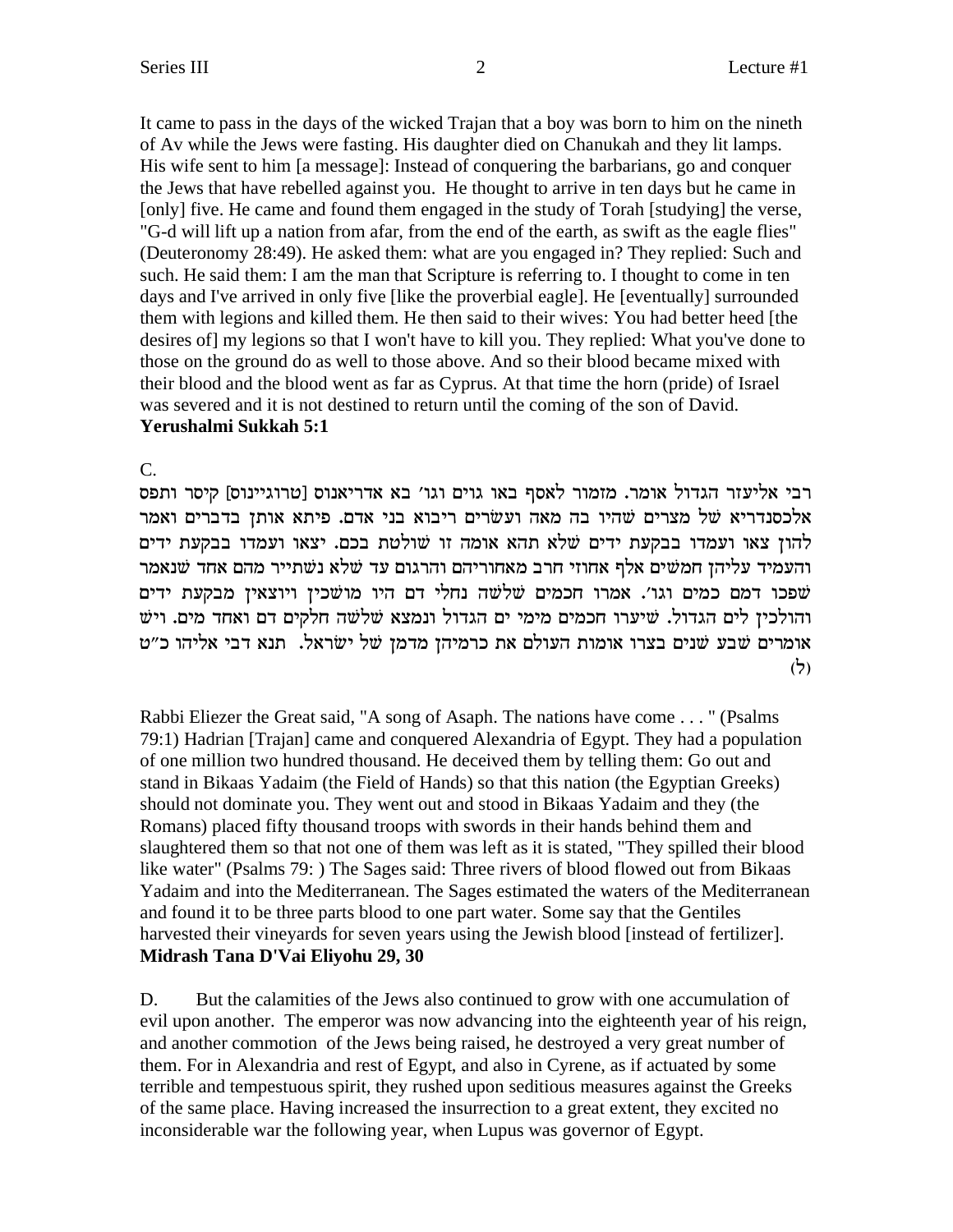And in the first conflict, indeed, it happened that they prevailed over the Greeks; who retreating into Alexandria, took and destroyed the Jews that were found in the city. But the Jews of Cyrene being deprived of their assistance, after laying waste the country of Egypt, also proceeded to destroy its districts, under their leader Lucuas. Against these the emperor sent Marcius Turbo, with foot and naval forces, besides cavalry. He, however, protracting the war a long time against them in many battles, slew many thousand Jews, not only of Cyrene, but also of Egypt, that had joined them, together with their leader, Lucuas. But the emperor suspecting that the Jews in Mesopotamia would also make an attack upon those there, ordered Lucius Quietus to clear the province of them, who also led an army against them, and slew a great multitude of them. Upon victory, he was appointed governor of Judea by the emperor. These things are recorded by the Greek writers of the day, in nearly the same words. **Eusebius, Ecclesiastical History Book IV:2**

D. Meanwhile (116 CE) the Jews in the region of Cyrene had put a certain Andreas at their head and were destroying both the Romans and the Greeks. They would cook their flesh, make belts for themselves of their entrails, anoint themselves with their blood, and wear their skins for clothing. Many they sawed in two, from the head downwards. Others they would give to wild beasts and force still others to fight as gladiators. In all, consequently, two hundred and twenty thousand perished. In Egypt, also, they performed many similar deeds, and in Cyprus under the leadership of Artemio. There, likewise, two hundred and forty thousand perished. for this reason no Jew may set foot in that land, but even if one of them is driven upon the island by force of the wind, he is put to death. Various persons took part in subduing these Jews, one being Lusuis, who was sent by Trajan. **Roman History, Dio Cassius, LXVIII, 32**

E. [In the year 116,] the Jews who are in Lybia fight against other aliens dwelling there. Likewise in Egypt and in Alexandria. In Cyrene and the Thebaid, they rush into a great rebellion, but in Alexandria, the side of the pagans triumphs.

When the Jews of Mesopotamia rebelled, Emperor Trajan orders Lysias Quietus to exterminate them from the province. After Quietus prepares an army against them he kills thousands of them; and because of this, he is appointed procurator of Judea by the emperor.

[In the year 117] The Jews destroy Salamis, a city of Cyprus, after having killed the pagans there.

## **Eusebius, Chronicon**

F. Lusius Quietus was a Moor, himself a leader of the Moors, and belonged to a troop in the cavalry. Condemned for base conduct he was temporarily relieved of his command and dishonored; but later, when the Dacian war came on the army stood in need of the Moorish alliance, he came to it of his own accord and gave great exhibitions of prowess. For this he was honored, and in the second war performed far greater and more numerous exploits. Finally he advanced so far in bravery and good fortune during this war which we are considering that he was enrolled among the ex-praetors, became consul, and governed Palestine. To this chiefly was due the jealousy and hatred felt for him and his destruction. **Roman History, Dio Cassius, LXVIII, 18.**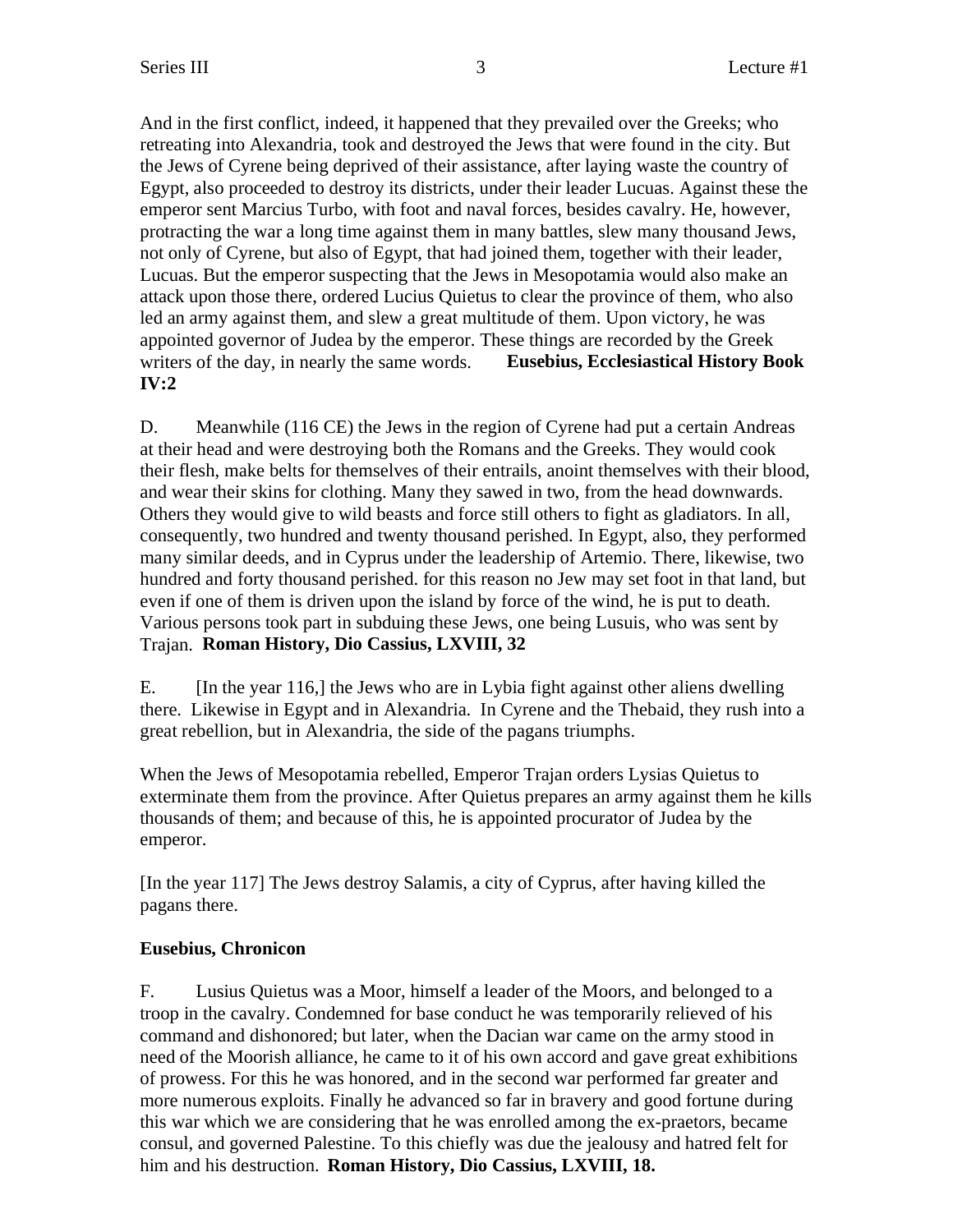G. For, during the time that he was sailing down the ocean and returning from there again, all his conquests were thrown into tumult and revolted. And the garrisons placed among the various peoples were in some cases driven out and in others killed.

When therefore he ascertained it, he sent Lusuis and Maximus against the rebels. The latter perished after a defeat in the field; but Lusius was generally successful, recovering Nisibis, besieging Edessa, and plundering and burning. Seleucia was also captured . . . and burned. **Roman History, Dio Cassius, LXVIII, 30.**

H.

בפולמוס של קיטוס (טיטוס) גזרו על עטרות כלות ושלא ילמד את בנו חכמת יונית. סוטה .מט

During the war of Quietus (Titus) they decreed against the use of crowns worn by the bride and that nobody should teach his son Greek wisdom. **Sota 49a**

I. But for Alexandria, the sedition of the people of the place against the Jews was perpetual, and this from that very time when Alexander (the Great), upon finding the readiness of the Jews in assisting him against the Egyptians, and as a reward for such their assistance, gave them equal privileges in this city with the Grecians themselves; which honorary reward continued among them under his successors, who also set apart for them a particular place, that they might live without being polluted (by the Gentiles), and were thereby not so much intermixed with foreigners as before: they also gave them this farther privilege, that they should be called Macedonians. Nay, Caesar, nor any one that came after him, thought of diminishing the honors which Alexander had bestowed on the Jews. But still conflicts perpetually arose with the Grecians; and although the governors did every day punish many of them, yet did the sedition grow worse; but at this time especially, when there were tumults in other places also, the disorders among them were put into a greater flame; for when the Alexandrians had once a public assembly, to deliberate about an embassage they were sending to Nero, a great number of Jews came flocking to the theatre; but when their adversaries saw them, they immediately cried out, and called them their enemies, and said they came as spies upon them; upon which they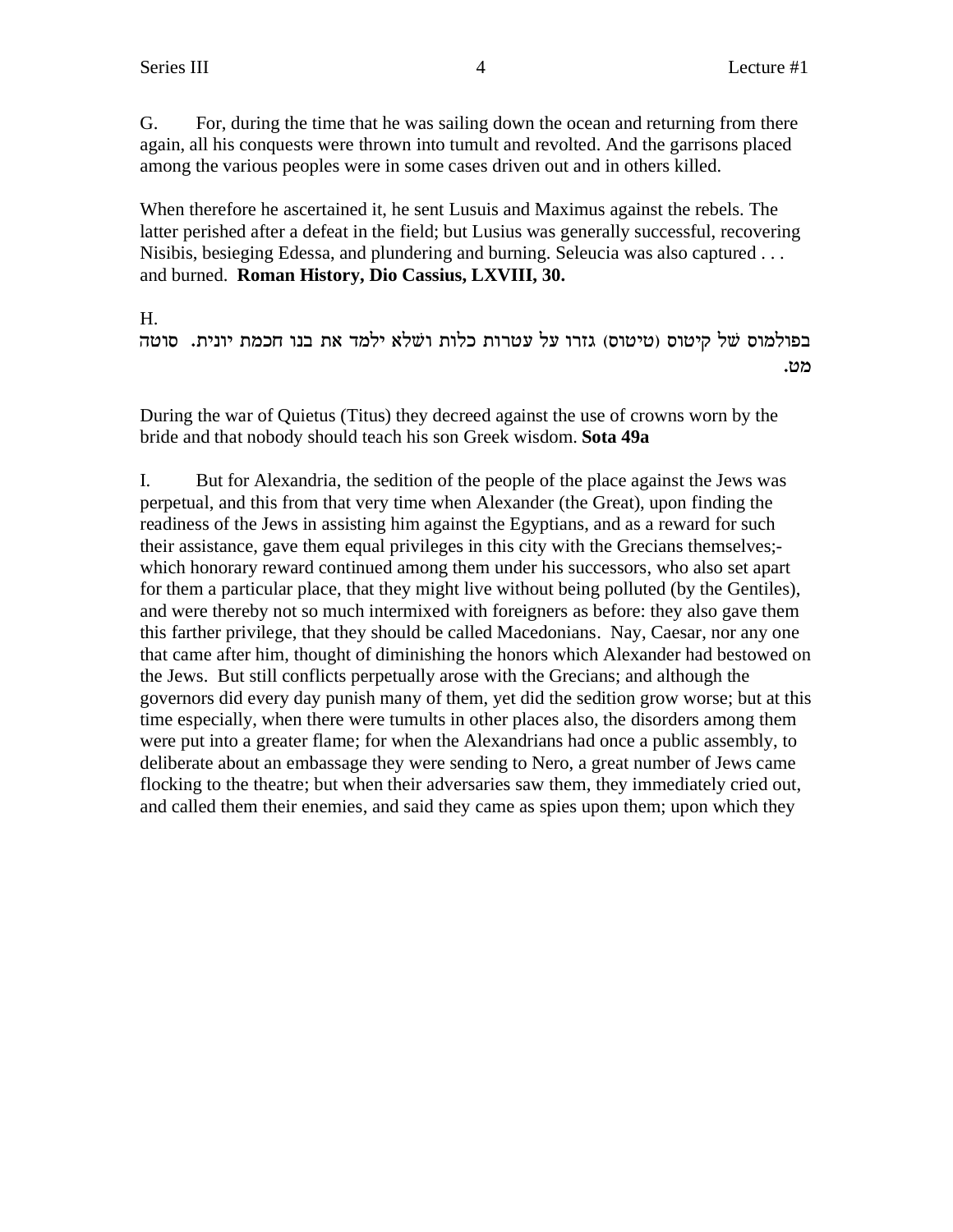rushed out and laid violent hands upon them; and as for the rest they were slain as they ran away; but there were three men whom they caught, and hauled them along, in order to have them burnt alive; but all the Jews came in a body to defend them, who at first threw stones at the Grecians; but after that they took lamps, and rushed with violence into the theatre, and threatened that they would burn the people to a man and this they had soon done, unless Tiberius Alexander, the governor of the city, had restrained their passions. However, this man did not begin to teach them wisdom by arms, but sent among them privately some of the principal men, and thereby entreated them to be quiet, and not provoke the Roman army against them; but the seditious made a jest of the entreaties of Tiberius, and reproached him for so doing.

Now when he perceived that those who were for innovations would not be pacified till some great calamity should overtake them, he sent out upon them those two Roman legions that were in the city, and together with them, five thousand other soldiers, who, by chance, were come together out of Libya, to the ruin of the Jews. They were also permitted not only to kill them, but to plunder them of what they had, and set fire to their houses. These soldiers rushed violently into that part of the city which was called Delta, where the Jewish people lived together, and did as they were bidden, though not without bloodshed on their own side also; for the Jews got together, and set those that were the best armed among them in the fore-front and made resistance for a great while; but when once they gave back they were destroyed unmercifully; and this their destruction was complete, some being caught in the open field, and others forced into their houses, which houses were first plundered of what was in them, and then set on fire by the Romans; wherein no mercy was shown of the infants, and no regard had to the aged; but they went on in the slaughter of persons of every age, till all the place was overflowed with blood, and fifty thousand of them lay dead upon heaps: nor had the remainder been preserved, had they not betaken themselves to supplication. So Alexander commiserated their condition, and gave orders to the Romans to retire; accordingly, these, being accustomed to obey orders, left off killing at the first intimation; but the populace of Alexandria bare so very great hatred to the Jews, that it was difficult to recall them; and it was a hard thing to make them leave their dead bodies. **Josephus, The Wars of the Jews II 18:7, 8**

## II. The Era of Hadrian

A. [In the year 118,] Hadrian rebuilds Alexandria at public expense, it having suffered damage from the Jews.

Hadrian overcomes the Jews who are rebelling against the Romans a second time.

[In the year 121,] Hadrian sends colonies to Libya, which had been laid waste by the Jews.

## **Eusebius, Chronicon**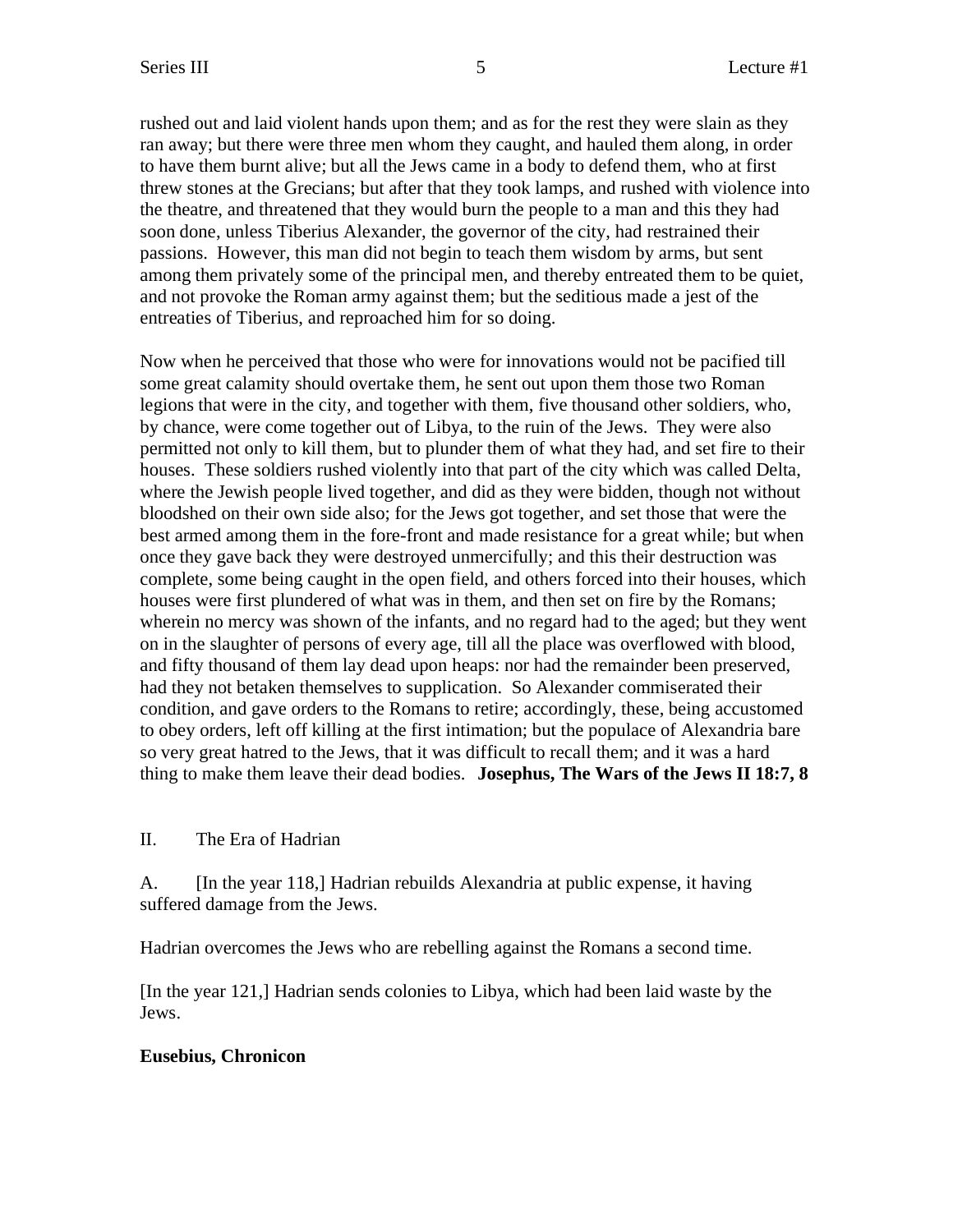**B.** 

בימי רבי יהושע בן חנניה גזרה מלכות הרשעה שיבנה בית המקדש הושיבו פפוס ולוליאנוס טרפיזין מעכו עד אנטוכיא והיו מספקין לעולי גולה כסף וזהב וכל צרכם אזלין אלין כותאי ואמרין ידיע להוי למלכא דהדין קרתא מרדתא תתבנא ושוריא ישתכללון מנדה בלו והלך לא כיתנון מנדה זו מדת הארץ בלו זו כפרובגירון והלך אנגרוטינה ואמר להון מה נעביד וגזרית אמרין ליה שלח ואמר להון או ישנון יתיה מאתריה או יוספון עליה חמש אמין או יפצרון מיניה חמש אמין מן גרמיהון אנון חזרין בהון והוון קהליא מצתין בהדא בקעתא דבית רמון כיון דאתון כתיבא שרון בכיין בעיין לממרד על מלכותא אמרין יעול חד בר נש חכימא וישׁדך צבורא אמרין יעול ר׳ יהושע בן חנניא דהוא אסכולוסטקיא דאורייתא עאל ודרש ארי טרף טרף ועמד עצם בגרונו אמר כל דאתי מפיק ליה אנא יהיב ליה אגריה אתא הדיז קורא מיצראה דמקוריה אריך יהיב מקוריה ואפקיה אמר ליה הב לי אגרי א"ל זיל תהא מלגלג ואומר דעילת לפומא דאריה בשלם ונפקת בשלם כך דיינו שנכנסנו לאומה זו בשלום ויצאנו בשלום. בראשית רבה סד:י

In the days of Rabbi Yehoshua ben Chanania, the evil empire (Rome) decreed that the Temple (Bais HaMikdash) should be rebuilt. Papus and Lulianus set up a system of offices from Acco to Antioch to provide gold, silver, and all the other needs to all those that were coming in from the Diaspora to rebuild the Temple. The Samaritans, however, went to the emperor and told him, "The Emperor should be aware that this city (Jerusalem) is a rebellious city. If it will be rebuilt, and the walls finished, neither the property taxes, head taxes, nor tithe taxes of produce will ever be paid." He replied, "What can I do? I have already decreed [that the Temple be rebuilt]." "Send them the following message: Either change the place of the Temple [and keep the original] dimensions] or [make the following change:] increase it by five cubits or reduce it by five cubits [so that the new structure will be different from the original]." As a result of the influence of the Samaritans (Greeks) the project was halted.

There was a communal meeting regarding the building of the Temple that was being held in the valley of Bais Rimon. When the [official] correspondence came [regarding the Emperor's decision], they started to cry. [At that point there was a group that] was planning to revolt against the government. [Some of the leadership then made the suggestion and] said, "We should bring in some wise individual who will be able to quiet down the crowd." [Another group] said, "Let us bring in Rabbi Yehoshua ben Chanania because he is the dean of the Yeshiva [and will know how to effectively deal with them]." He (Rabbi Yehoshua) came up and delivered the following discourse: Once, the lion after eating his prey, got a bone stuck in his throat. [Unable to remove it himself,] he promised [the other animals] that the one who removes [the bone] will be rewarded. [Whereupon,] an Egyptian stork stuck its long beak in to the lions mouth and extracted [the bone]. The stork then asked the lion for its reward. The lion replied, "[Your reward is that now] you will be able to tell everyone that you put your head in the lion's mouth and you came out in one piece." [Continued Rabbi Yehoshua,] "It is enough for us to have come in [to the mouth of] this nation (Rome) and to have gone out in peace." **Midrash Beraishis Rabbah 64:10**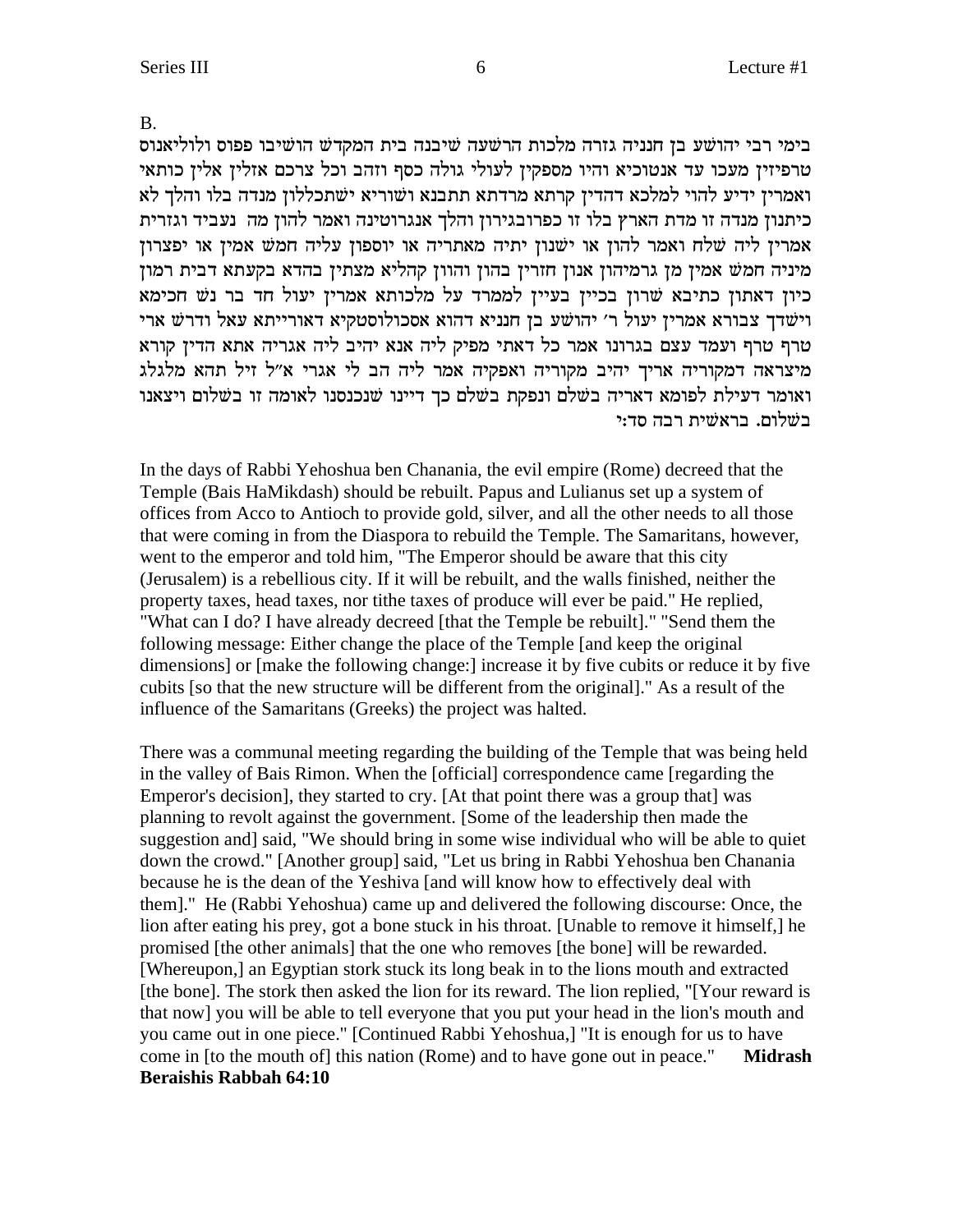C. At Jerusalem he founded a city in place of the one which had been razed to the ground, naming it Aelia Capitolina, and on the site of the temple of G-d he raised a new temple to Jupiter. This brought on a war of no slight importance nor of brief duration, for the Jews deemed it intolerable that foreign races should be settled in their city and foreign religious rites planted there. **Roman History, Dio Cassius, LXIX 12**

III. Religious Coercion

A. Meverunt ia tempestate it Judaei vellum, quod vetabantur mutilare genitalia. Spartianus, Hadrian, 13

The reason a war broke out with Judea was because of a prohibition about mutilating the genitals (circumcision). **Spartianus, Hadrian, 13**

## B.

.<br>פעם אחת גזרו המלכות שלא ישמרו את השבת ושלא ימולו את בניהם ושיבעלו את הנדות מעילה יז.

Once, the government (of Rome) decreed that they should not observe the Sabbath, they should not circumcise their sons, and they should have marital relations with their wives while being in a state of Nidah (menstrual impurity). **Meilah 17a**

C.

אמר רבי מאיר פעם אחת היינו יושבין לפני רבי עקיבא בבית המדרש והיינו קורין את השמע ולא היינו משמיעים לאזנינו מפני קסדור אחד שהיה עומד על הפתח. תוספתא ברכות ב:יג

Rabbi Meir said: Once we were sitting before Rabbi Akiva in the Bais Medrash (Study Hall) and we were reciting the "Shma" but we didn't recite it loud enough for our ears to hear because of a Roman officer that was standing by the doorway. **Tosephta Berochos 2:13**

IV. The Revolt Begins

A. [122 CE] On reaching Greece he became a spectator at the Mysteries. After this he passed through Judea into Egypt and offered sacrifice to Pompey.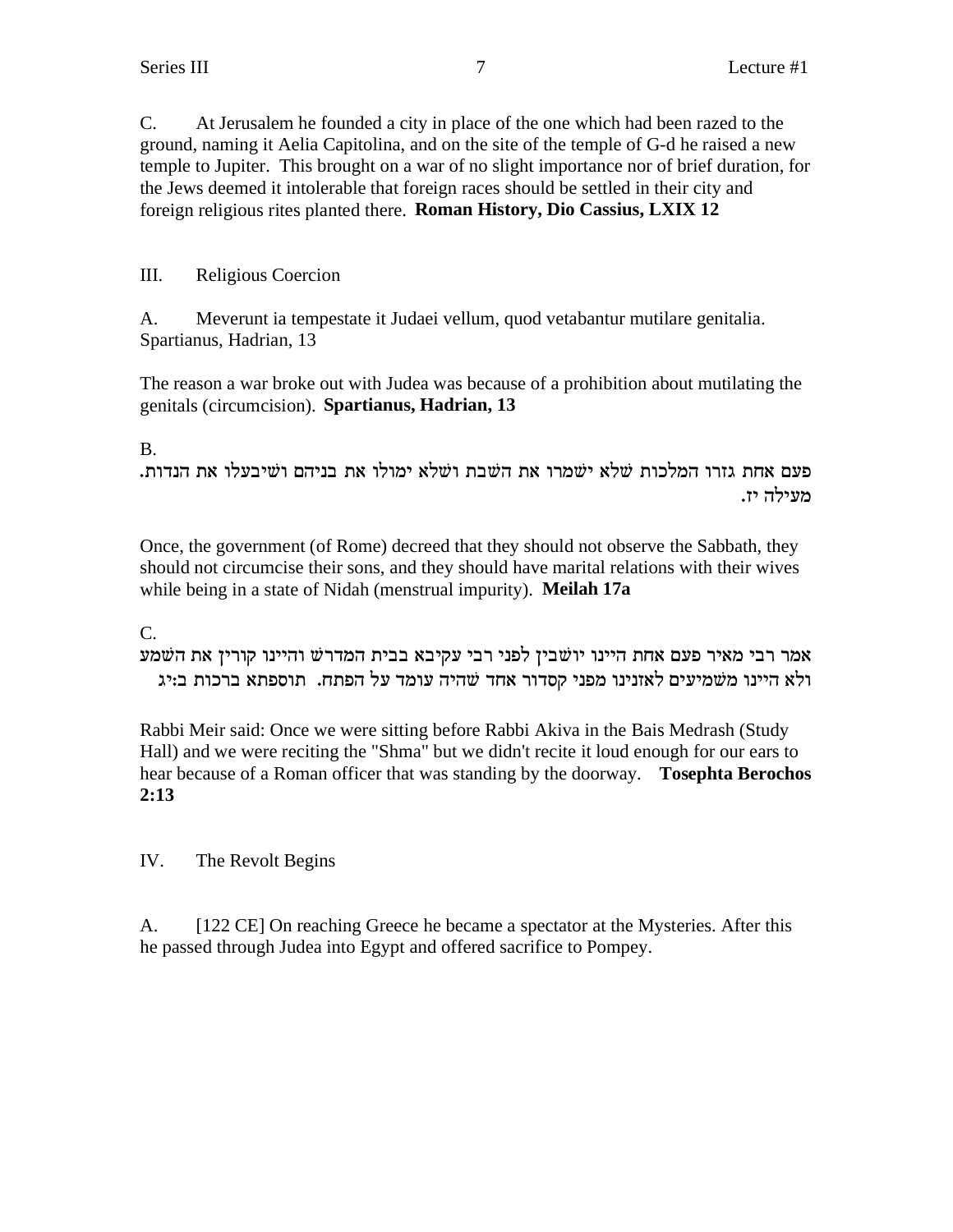At Jerusalem he founded a city in place of the one which had been razed to the ground, naming it Aelia Capitolina, and on the site of the temple of G-d he raised a new temple to Jupiter. This brought on a war of no slight importance nor of brief duration, for the Jews deemed it intolerable that foreign races should be settled in their city and foreign religious rites planted there. So long, indeed, as Hadrian was close by in Egypt and again in Syria, they remained quiet, save in so far as they purposely made of poor quality such weapons as they were called upon to furnish, in order that the Romans might reject them and they themselves might thus have the use of them; but when he went farther away, they openly revolted. Roman History, Dio Cassius, LXIX 11, 12

**B.** 

חמשים ושתים שנה עשתה ביתר אחר חורבן הבית. מדרש איכה ב:ד.

Fifty two years after the destruction of Jerusalem, Betar began to be destroved [literally was madel. Midrash Eichah 2:4

 $C_{\cdot}$ To be sure, they did not dare try conclusions with the Romans in the open field, but they occupied the advantageous positions in the country and strengthened them with mines and walls, in order that they might have places of refuge whenever they should be hard pressed, and might meet together unobserved under ground; and they pierced these subterranean passages from above at intervals to let in air and light.

At first the Romans took no account of them. Soon, however, all Judaea had been stirred up, and the Jews everywhere were showing signs of disturbance, were gathering together, and giving evidence of great hostility to the Romans, partly by secret and partly by overt acts; many outside nations, too, were joining them through eagerness for gain, and the whole earth, one might almost say, was being stirred up over the matter. Roman **History, Dio Cassius, LXIX 12** 

D.

אשקא דריספק חריב ביתר דהוו נהיגי כי הוה מתיליד ינוקא שתלי ארזא ינוקתא שתלי תורניתא וכי הוו מינסבי קייצי להו ועבדו גננא יומא חד הוה קא חלפא ברתיה דקיסר אתבר שקא דריספק קצו ארזא ועיילו לה אתו נפול עלייהו מחונהו אתו אמרו ליה לקיסר מרדו בך יהודאי אתא עלייהו. גיטיז נ"ז

Through the shaft of a litter Betar was destroyed. It was the custom when a boy was born to plant a cedar tree and when a girl was born to plant a pine tree, and when they married, the tree was cut down and a canopy made of the branches. One day the daughter of the Emperor was passing when the shaft of her litter broke, so they lopped some branches off a cedar tree and brought it to her. The Jews thereupon fell upon them and beat them. They reported to the Emperor that the Jews were rebelling, and he marched against them. Gittin 57a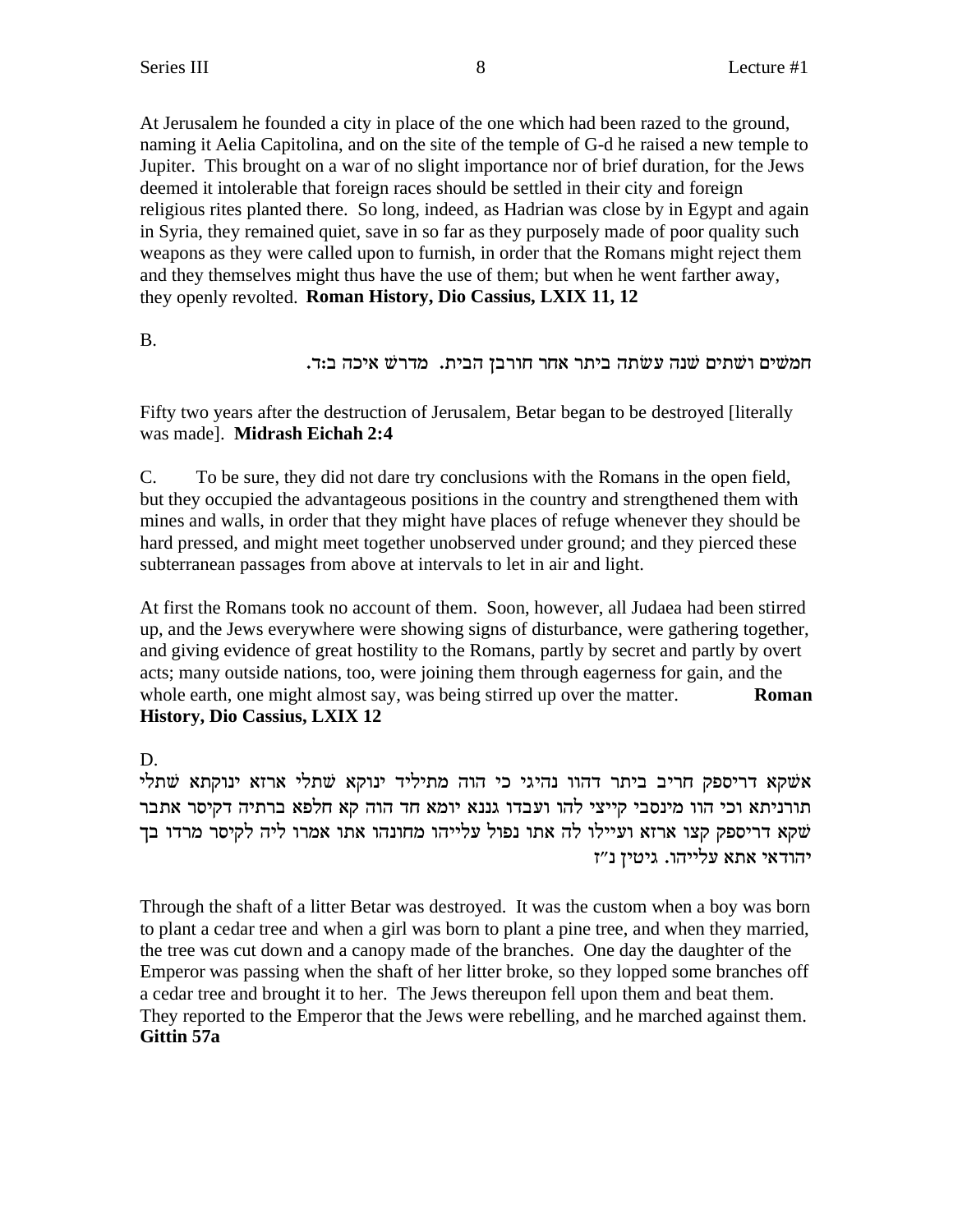V. Ben Koziba - Bar Kochba

A.

אמר ר"י ר' היה דורש דרך כוכב מיעקב אל תקרי כוכב אלא כוזב. ר"ע כד הוה חמי ליה להדין בר כוזיבא הוה אמר היינו מלכא משיחא. א"ל ר' יוחנן בן תורתא עקיבא יעלו עשבים בלחייך ועדיין אינו בא. מדרשׁ איכה ב:ד

When Rabbi Akiva beheld Bar Koziba he exclaimed, "This is the king Messiah!" Rabbi Yochanan bar Torta retorted: "Akiva, grass will grow in your cheeks and he will still not have come!" Midrash Eichah Rabbah 2:4

**B.** The rebellion of the Jews once more progressed in character and extent, and Rufus, the governor of Judaea, when military aid had been sent him by the Emperor, moved out against them, treating their madness without mercy. He destroyed in heaps thousands of men, women and children, and, under the law of war, enslaved their land. The Jews were at that time led by a certain Bar Chochebas, which means "star", a man who was murderous and a bandit, but relied on his name, as if dealing with slaves, and claimed to be a luminary who had come down to them from heaven and was magically enlightening those who were in misery. Eusebius, Ecclesiastical History, IV. 6

C.

והריחו ביראת ד' אמר רבי אלכסנדרי מלמד שהטעינו מצות ויסורין כריחיים רבא אמר דמורח ודאין דכתיב ולא למראה עיניו ישפוט ושפט בצדק דלים והוכיח במישור לענוי ארץ בר כוזיבא מלך תרתין שנין ופלגא אמר להו לרבנן אנא משיח אמרו ליה במשיח כתיב דמורח ודאין נחזי אנן אי מורח ודאין כיון דחזיוהו דלא מורח ודאין קטלוהו. סנהדרין צג:

And shall make him of quick understanding in the fear of the L-rd. Rabbi Alexandri said: This teaches that he loaded him with good deeds and suffering as a mill is laden. Raba said: He smells a man and judges as it is written, and he shall not judge after the sight of his eyes, neither reprove after the hearing of his ears, yet with righteousness shall he judge the poor. Bar Koziba reigned two and half years, and then said to the Rabbis, "I am the Messiah." They answered, "Of Messiah it is written that he smells and judges: Let us see whether he can do so." When they saw that he was unable to judge by the scent, they slew him. Sanhedrin 93b

D.

איז מחלליז על מעות שאינם יוצאות כיצד היה לו כוזביות ירושלמיות או של מלכים הראשונים אין מחללין. בבא קמא צז:

Redemption of the second tithe cannot be made by means of money which has no currency as for instance if one possessed "koziba" coins of Jerusalem or of the earlier kings; no redemption could be made by these. Bava Kama 97b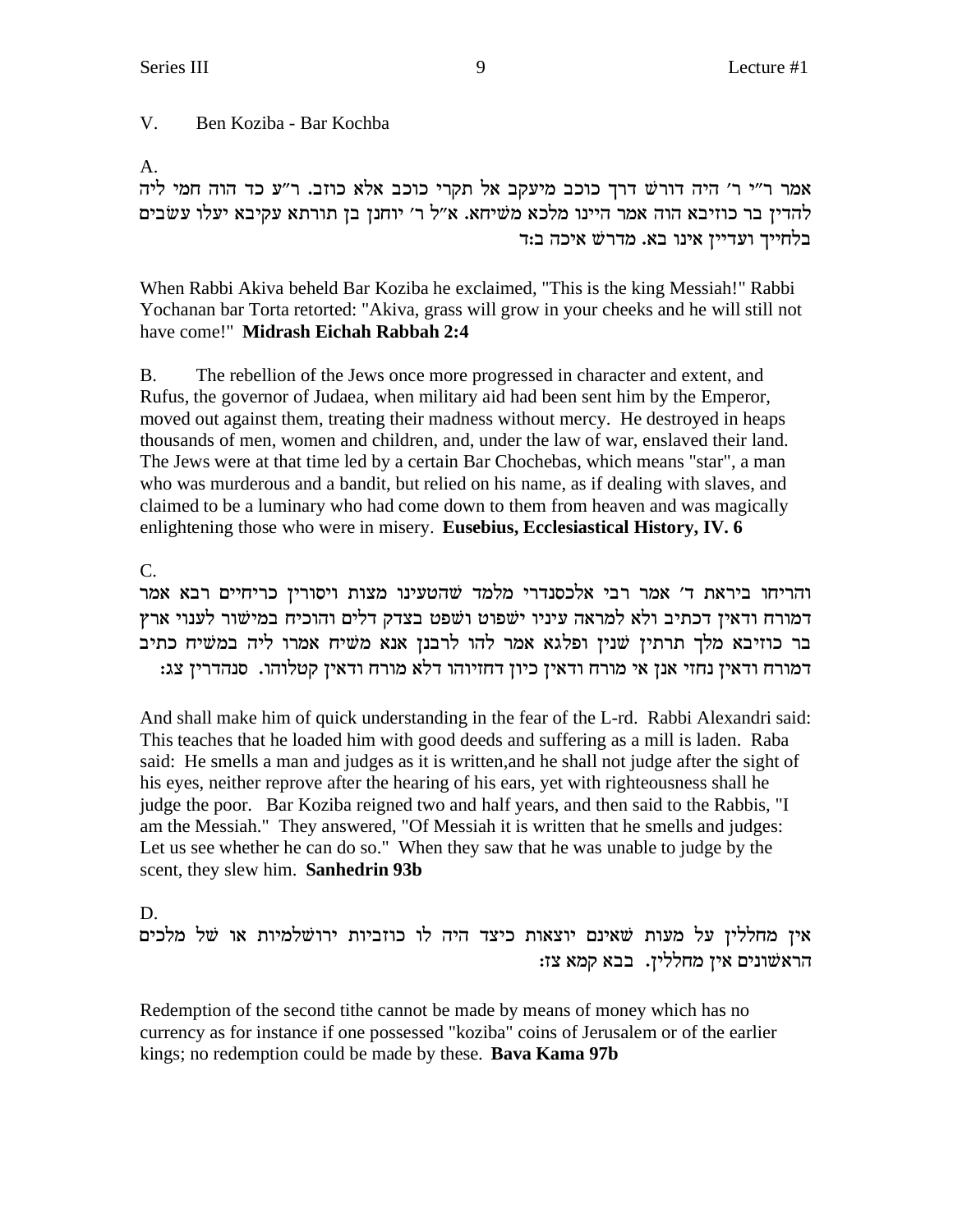E.

אמר אביי בקשו לגנוז דינרא הדרייאנא טוריינא שיפא מפני טבעה של ירושלים עד שמצאו לה מקרא מז התורה שהוא מותר ובאו בה פריצים וחללוה. עבודה זרה נב:

What the Rabbis aimed at doing was to store away every Hadrianic and Trajanic denarius which had become worn by use because it was coined from metal captured from Jerusalem; until they discovered a verse of the Torah according to which it was permitted, viz. "And robbers shall enter into it and profane it." (Ezekiel 7:22) **Avodah Zarah 52b**

## VI. The Testimony of the Coins

A.

(6 ,שמעוז, 4 ה') (5 ,ס' מ'תרות ישראל, 3) ממעוז, 4) לחרות ירושלם, 5) מוני .W ו מינ $(1)$ שמעון

1) Of the freedom of Jerusalem, 2) Year 2 of the freedom of Israel, 3) Shimon, 4) Of the freedom of Jerusalem, 5) Shimo(n), 6) Shimon

## B.

שמעון, 2) ירושלם, 3) ש. ב. לחרות ישראל, 4) שמעון 5) אלעזר הכהן, 6) לחרות ירושלם .

1) Shimon, 2) Jerusalem, 3) Year 2 of the freedom of Israel, 4) Shimon, 5) Elazar the priest, 6) Of the freedom of Israel.

## C.

`iUp oernW (5 ,mlWexi (4 ,mlWexi zexgl (3 ,mlWexi zexgl (2 ,l`xUi `iUp oernW (1 ישׂראל. 6) לחרות ירושלם

Shimon, President of Israel, 2) Of the freedom of Jerusalem, 3) Of the freedom of Jerusalem, 4) Jerusalem, 5) Shimon, President of Israel, 6) Of the freedom of Jerusalem

VII. The Legacy of Shimon ben Kosiba

A. "Shimon bar Kosiba, President of Israel to Yehonasan and Masabala, peace. [My order is] that you search and seize the wheat which is in the possession of Hanun son of Yishmael ... And if you do not accordingly you shall be punished severely.

Concerning every man of Tekoah who will be found at your place - the houses in which they dwell will be burned and you too will be punished. And seize Yeshua bar Tadmoraya and send him to me in safe custody and do not neglect to take off his sword." **From the collection of letters discovered in Nahal Hever**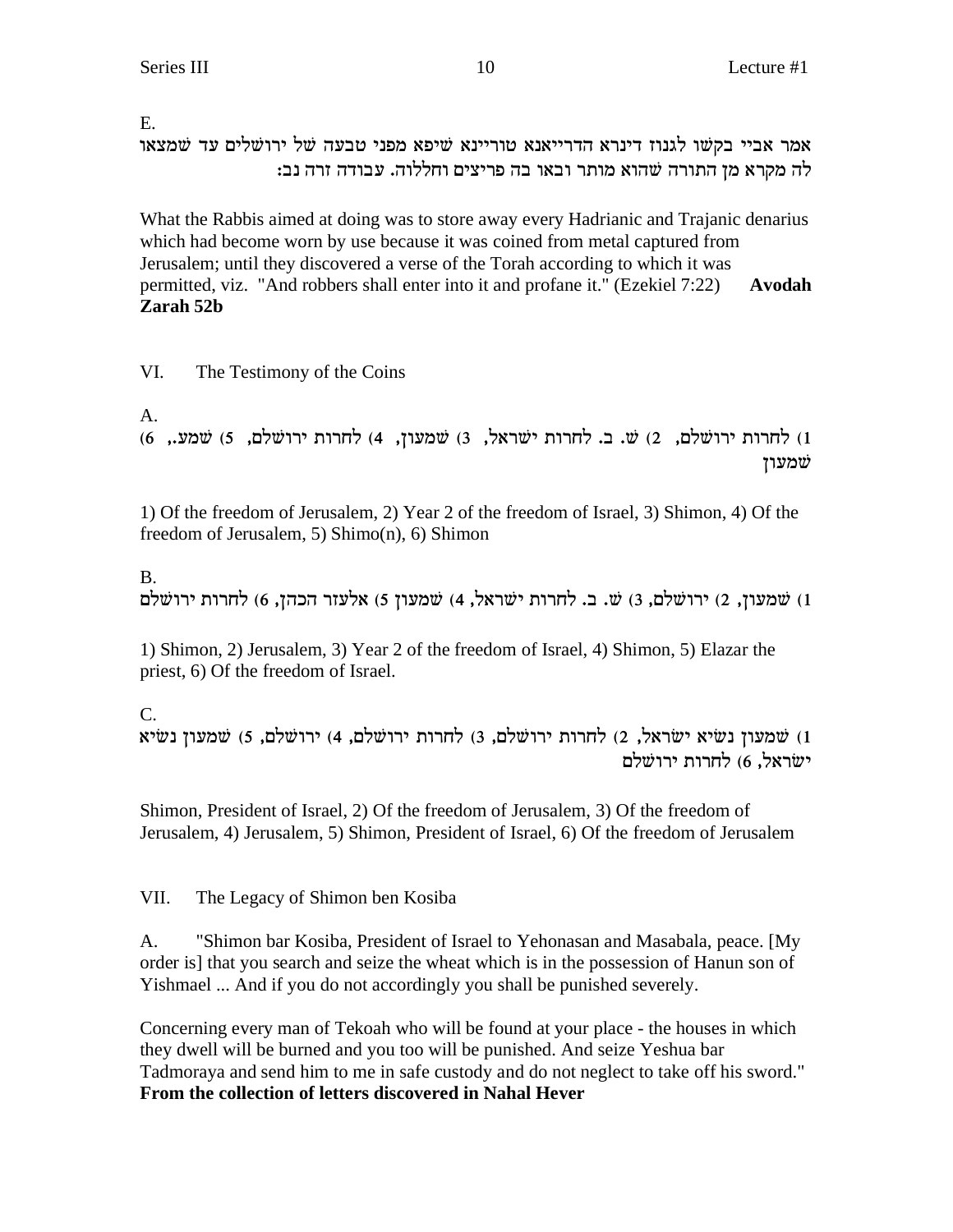B. "Shimon bar Kosiba to Yehonasan bar Be'ayan and to Masabala bar Shimon. [My order is] that you will send to me Eleazar bar Hitta immediately, before the Sabbath. The wheat and fruit should be confiscated and if anyone oppose you, send him to me and I shall punish him. . . . And as for the spice orchard, let no one get anywhere near it." **From the collection of letters discovered in Nahal Hever**

C. "Shimon to Yehudah bar Menashe to Qiryas Arabaya. I have sent to you two donkeys that you shall send with them two men to Yehonosan bar Be'ayan and to Masabala in order that they shall pack and send to the camp, towards you, palm branches (lulavin) and citrons (esrogin). And you, from your place, send others who will bring myrtles (hadasin) and willows (aravin). See that they are tithed and send them to the camp. [The request is made] since the army is big (**בדיל דאוכלסא סגי**)". **From the collection of letters discovered in Nahal Hever**

D. "On the twentieth of Shevat, Year Two of the liberation of Israel by Shimon ben Kosiba, President of Israel. In the camp which is at Herodium, Yehudah ben Rabbah said to Hillel ben Garis: I of my own free will, have leased from you today the land . . . which you leased from Shimon ben Kosiba, Prince of Israel. This land I have leased from you as from today until the end of the eve of the Shemittah, which are five complete years, that is harvest-fiscal years." **From the collection of letters discovered in Nahal Hever**

## VIII. Betar

A. Then, indeed, Hadrian sent against them his best generals. First of these was Julius Severus, who was dispatched from Britain, where he was governor, against the Jews. Severus did not venture to attack his opponents in the open at any one point, in view of their numbers and their desperation, but by intercepting small groups, thanks to the number of his soldiers and his under-officers, and by depriving them of food and shutting them up, he was able, rather slowly, to be sure, but with comparatively little danger, to crush, exhaust and exterminate them. Very few of them in fact survived. Fifty of their most important outposts and nine hundred and eighty-five of their most famous villages were razed to the ground. Five hundred and eighty thousand men were slain in the various raids and battles, and the number of those that perished by famine, disease and fire was past finding out. Thus nearly the whole of Judaea was made desolate, a result of which the people had forewarning before the war. For the tomb of Solomon, which the Jews regard as an object of veneration, fell to pieces of itself and collapsed, and many wolves and hyenas rushed howling into their cities. Many Romans, moreover, perished in this war. Therefore Hadrian in writing to the senate did not employ the opening phrase commonly affected by the emperors, 'If you and your children are in health, it is well; I and the legions are in health.' **Roman History, Dio Cassius, LXIX 12**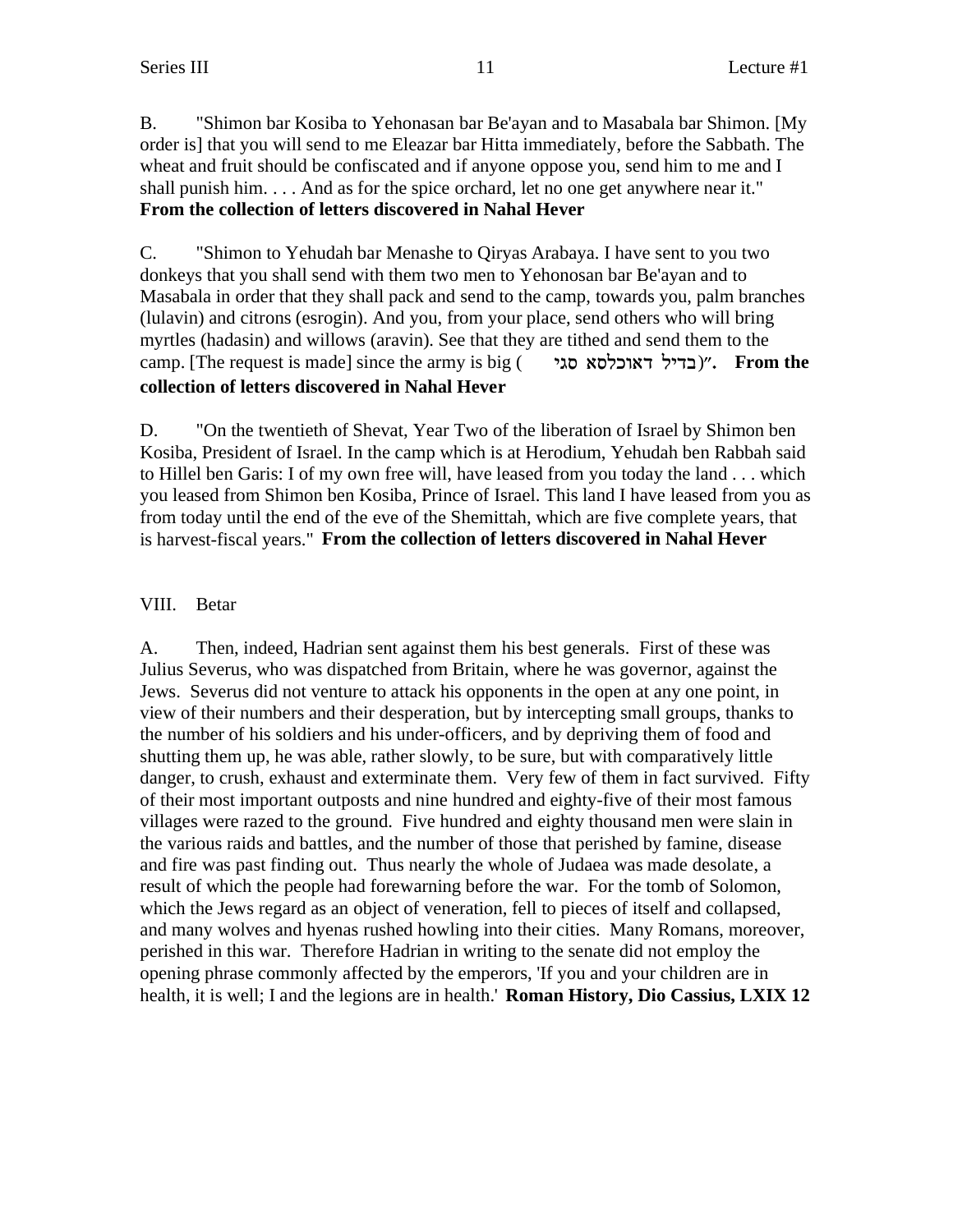**B.** The war reached its height in the eighteenth year of the reign of Hadrian in Beththera, which was a strong citadel not very far from Jerusalem; the siege lasted a long time before the rebels were driven to final destruction by famine and thirst and the instigator of their madness paid the penalty he deserved. **Eusebius, Ecclesiastical** History, IV. 6

## $C_{\cdot}$

אמר רב יהודה אמר רב כל עיר שאין בה שנים לדבר ואחד לשמוע אין מושיבין בה סנהדרי ובביתר הוו שלשה וביבנה ארבעה רבי אליעזר ורבי יהושע ור״ע ושמעוז התימני דז לפניהם בקרקע.סנהדרין יז:

Rav Yehuda said in Rav's name: A Sanhedrin must not be established in a city which does not contain two who can speak [all seventy languages] and one who understands them. In the city of Betar there were three and in Yavne four: Rabbi Eliezer, Rabbi Yehoshua, Rabbi Akiva, and Shimon the Temanite, who used to discuss before them sitting on the ground. Sanhedrin 17b

## D.

א״ר יוחנן הקול קול יעקב קול אדריאנוס קיסר הרג בביתר שמונים אלף רבוא בני אדם ושמונים אלף תוקעי קרנות היו צרין על ביתר והיה שם בן כוזיבא והיו לו מאתים אלף מקוטעי אצבע. שלחו לו חכמים עד מתי אתה עושה לישראל בעלי מומין אמר להם והיאך יבדקו אמרו לו כל מי שאינו עוקר ארז מלבנון אל יכתב באסטרטיא שלך והיו לו מאתים אלף מכאן ומכאן ובשעה שהיו יוצאין למלחמה היו אומרים לא תסעוד ולא תסכיף הדא הוא דכתיב הלא אתה אלקים זנחתנו ולא תצא אלקים בצבאותינו ומה היה עושה בן כוזיבא היה מקבל אבני בליסטרא באחד מארכובותיו וזורקן והורג מהן כמה נפשות ועל זה א״ר עקיבא כך. מדרשׁ איכה ב:ד

Rabbi Yochanon said: "The voice is the voice of Jacob" (Genesis 27:22) The voice (of distress caused by) the Emperor Hadrian who killed at Betar eighty thousand myriad people. Eighty thousand trumpeters besieged Bethar where Bar Koziba was located who had with him two hundred thousand men with an amputated finger. The Sages sent him the message, "How long will you continue to make the men of Israel blemished?" He asked them, "How else shall they be tested?" They answered, "Let anyone who cannot uproot a cedar from Lebanon be refused enrollment in your army." He thereupon had two hundred thousand men of each class; and when they went forth to battle they cried, "(O God,) neither help us nor discourage us!" That is what is written, "Hast not Thou, O God, cast us off? And go not forth, O God, with our hosts." (Psalms 60:12). And what used Bar Koziba to do? He would catch the missiles from the enemy's catapults on one of his knees and hurl them back, killing many of the foe. On that account R. Akiba made his remark. Midrash Eichah 2:4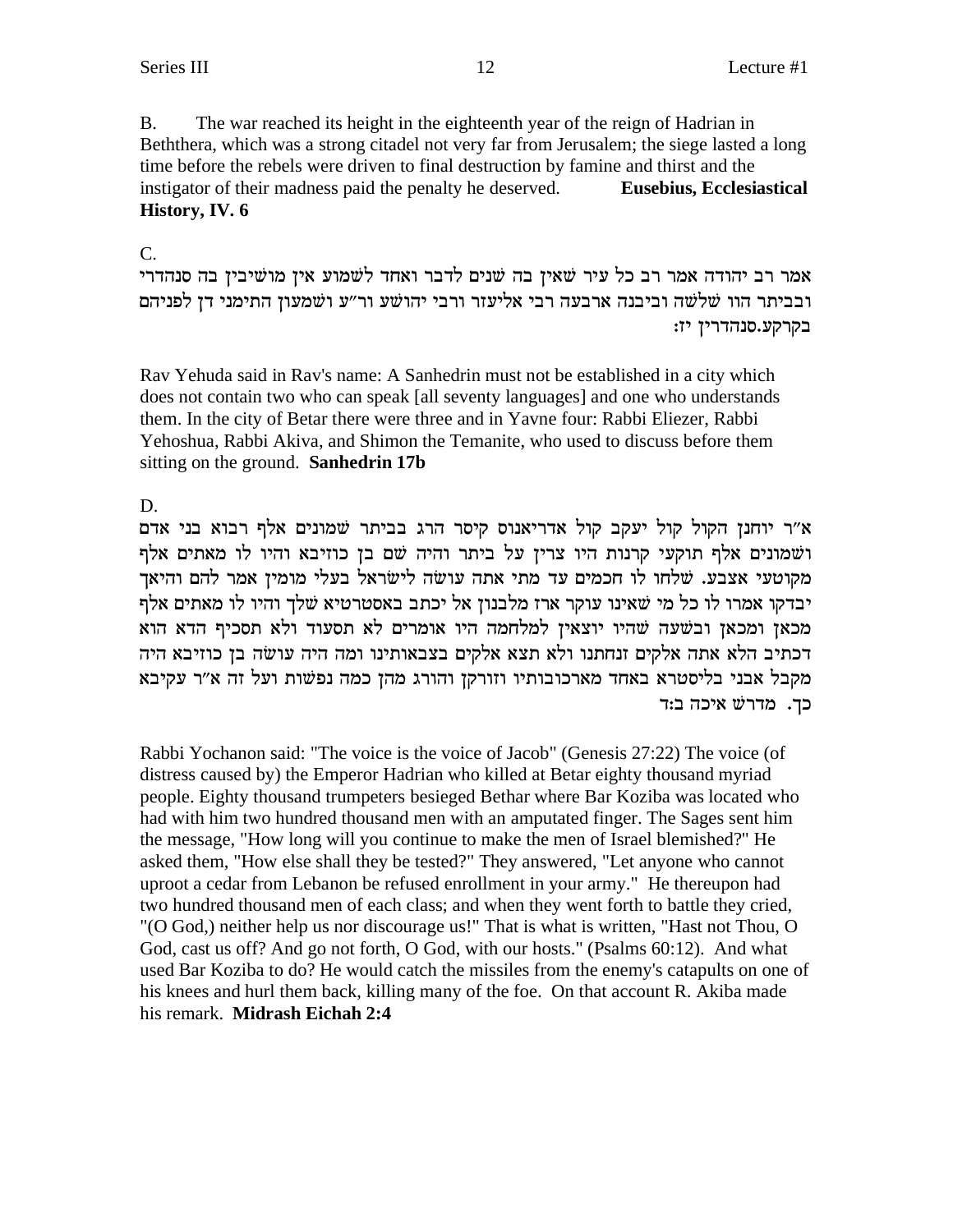E.

שלש שנים ומחצה הקיף אדריאנוס קיסר לביתר והיה שם רבי אלעזר המודעי עסוק בשקו ובתעניתו ובכל יום ויום מתפלל ואומר רבש״ע אל תשב בדין היום ולבסוף נתן דעתו לחזור אתא חד כותאי ומצאו ואמר לו אדוני כל יומין דהדא תרנגולתא מתגעגע בקיטמא לית את כביש לה אלא המתן לי דאנא עביד לך דתכבישנה יומא דין מיד עליל ביה בבוביה דמדינתא ואשכחיה לר"א דהוה קאים ומצלי. עבד גרמיה לחיש באודניה דר' אלעזר המודעי אזלון ואמרון לבר כוזיבא חביבך ר' אלעזר בעי לאשלמא מדינתא עם אדריאנוס. שלח ואתייה לההוא כותאי א״ל מאי אמרת ליה א״ל אין אנא אמר לך מלכא קטיל ליה לההוא גברא ואין לית אנא אמר לך את קטיל ליה לההוא גברא אבל מוטב ליקטליה ההוא גברא לגרמיה ולא תתפרסין מיסטירין דמלכותא. בן כוזיבא סבר בדעתיה דבעי לאשלמא מדינתא כיון דחסל ר׳ אלעזר צלותיה שלח ואייתיה א״ל מה אמר לך הדין כותאי. א״ל לית אנא ידע מה לחיש לי באודנאי ולא שמעת ליה כלום דאנא בצלותי קאימנא ולית אנא ידע מה הוה אמר נתמלא רוגזיה לבן כוזיבא יהב ליה חד בעיטא ברגליה וקטליה יצאתה בת קלו ואמרה הוי רועי האליל עוזבי הצאן חרב על זרועו ועל עין ימינו אמרה לו אתה סימית זרוען של ישראל וסימית עין ימינן לפיכך זרועו של אותו האיש יבש תיבש ועין ימינו כהה תכהה. מיד גרמו עונות ונלכדה ביתר ונהרג בן כוזיבא ואיתיאו רישיה לגבי אדריאנוס אמר מאן קטליה לדין אמר ליה חד גונתאי אנא קטלתיה לדין א״ל זיל ואייתיה לי. אזל ואייתיה ואשכח עכנא כריכא על צואריה א״ל אילו לא אלהיה קטליה לדין מאן הוה יכיל ליה וקרא עלוי אם לא כי צורם מכרם. מדרשׁ איכה ב:ד

For three and a half years the Emperor Hadrian surrounded Betar. In the city was Rabbi Eleazar of Modi'in who continually wore sackcloth and fasted, and he used to pray daily, "Lord of the Universe, sit not in judgment today!" so that (Hadrian) thought of returning home. A Cuthean went and found him and said, "My lord, so long as that old rooster wallows in ashes you will not conquer the city. But wait for me, because I will do something which will enable you to subdue it today." He immediately entered the gate of the city, where he found Rabbi Eleazar standing and praying. He pretended to whisper in the ear of Rabbi Eleazar of Modim. People went and informed Bar Koziba, "Your friend, Rabbi Eleazar, wishes to surrender the city to Hadrian." He sent and had the Cuthean brought to him and asked, "What did you say to him?" He replied, "If I tell you, the king will kill me; and if I do not tell you, you will kill me. It is better that I should kill myself and the secrets of the government be not divulged." Bar Koziba was convinced that Rabbi Eleazar wanted to surrender the city, so when the latter finished his praying he had him brought into his presence and asked him, "What did the Cuthean tell you?" He answered, "I do not know what he whispered in my ear, nor did I hear anything, because I was standing in prayer and am unaware what he said." Bar Koziba flew into a rage, kicked him with his foot and killed him. A Bas Kol issued forth and proclaimed, "Woe to the worthless shepherd that leaveth the flock! The sword shall be upon his arm, and upon his right eye" (Zech. II: 17). It intimated to him, "Thou hast paralysed the arm of Israel and blinded their right eye; therefore shall thy arm wither and thy right eye grow dim!" Forthwith the sins (of the people) caused Betar to be captured.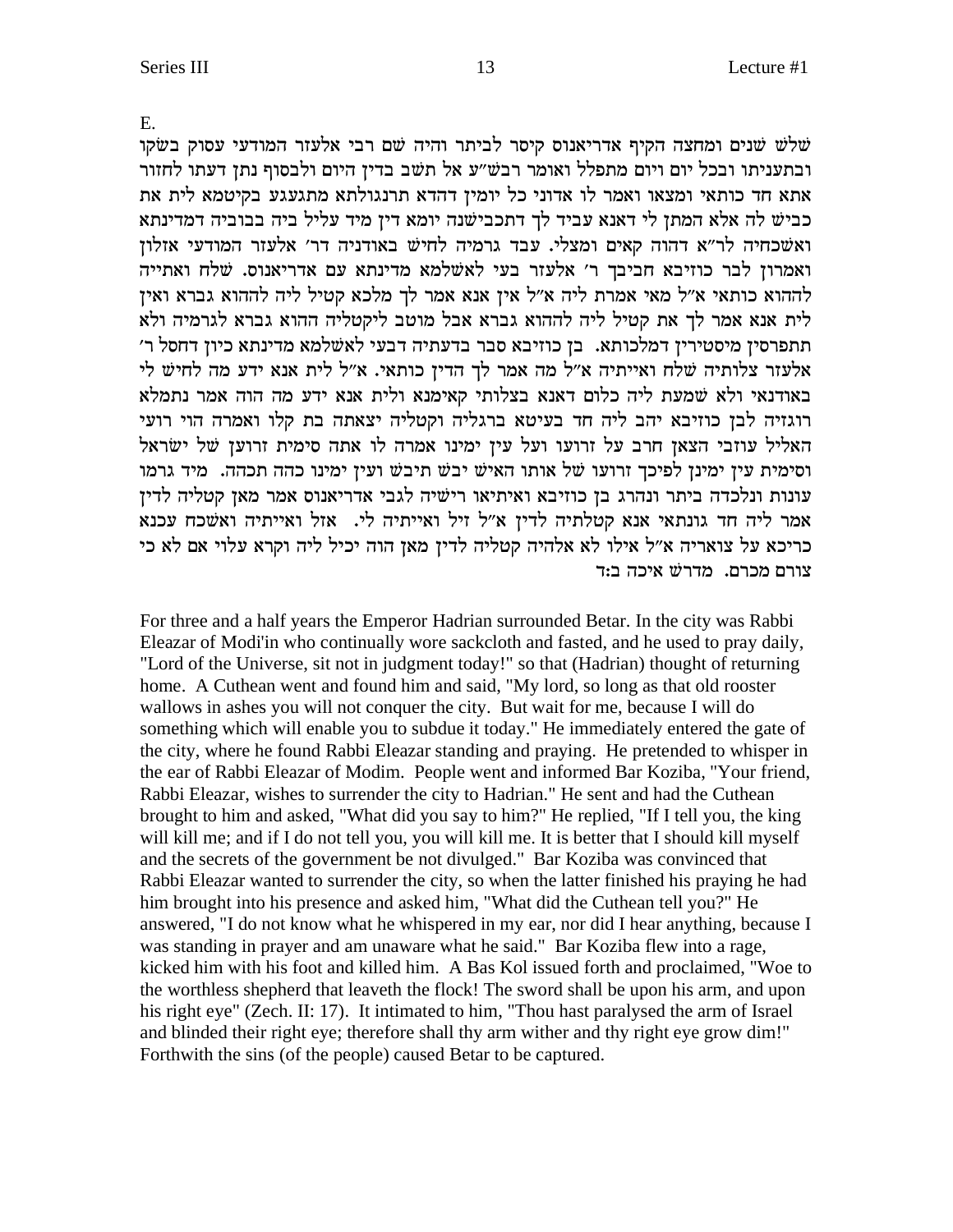Bar Koziba was slain and his head taken to Hadrian. "Who killed him?" asked Hadrian. A Cuthean said to him, "I killed him." "Bring his body to me," he ordered. He went and found a snake encircling its neck; so (Hadrian when told of this) exclaimed, "If his God had not slain him who could have overcome him?" And there was applied to him the verse, "Except their Rock had given them over" (Deuteronomy 32:30). Midrash Eichah  $2:4$ 

## $F_{\cdot}$

שני אחין היו בכפר חרובא ולא הוון שבקין רומאי עבר תמן דלא הוו קטלי יתיה אמרי כל סמא דמילה ניתי כלילא דאדריאנוס וניתיב בראשו של אלו שמעון דהא רומאי אתון מן דנפקין פגע בהון חד סבא אמר להון ברייא בסעדיכון מן אלין. אמרו ליה לא נסעוד ולא נסכיף מיד גרמו עונות ונהרגו. ואייתיאו רישיהון לגבי אדריאנוס אמר מאן קטיל אילין א"ל חד גונתאי אנא קטילת להון א"ל זיל אייתי לי פיטומייהו. אזל אשכח עכנא כריכא על צואריהון אמר אילו אלההון דאילין לא קטיל להון מאן הוה יכיל למיקטלינון וקרא עליהון אם לא כי צורם מכרם. מדרשׁ איכה רבה בזד

There were two brothers in Kefar Haruba who did not allow any Roman to pass there but they killed him. They said, "The conclusion of the whole matter is that we must take Hadrian's crown and set it upon our own heads." They heard that the Romans were coming towards them; and when they set out against them an old man met them and said, "May the Creator be your help against them!" They retorted, "Let Him neither help us nor discourage us!" Their sins immediately caused them to be slain (in the battle). Their heads were brought to Hadrian, who asked, "Who killed them?" A Cuthean replied, "I slew them"; and the king ordered him to fetch their bodies. He went and found a snake encircling their necks; so (Hadrian when told of this) exclaimed, "If their God had not slain them who could have overcome them?" And there was applied to them the verse, "Except their Rock had given them over" (Deuteronomy 32:30). **Midrash Eichah** Rabbah 2:4

#### $IX$ The Massacre

## A.

היו הורגים בהם עד ששקע הסוס בדם עד חוטמו והיה הדם מגלגל אבנים של ארבעים סאה והולך בים ארבעה מילין ואם תאמר שקרובה לים והלא רחוקה מן הים ארבעה מילין וכרם גדול היה לו לאדריאנוס שמונה עשר מיל על שמונה עשר מיל כמן טבריא לציפורי והקיפו גדר מהרוגי ביתר ולא גזר עליהם שיקברו עד שעמד מלך אחד וגזר עליהם וקברום. ר׳ הונא אמר יום שניתנו הרוגי ביתר לקבורה נקבעה הטוב והמטיב. הטוב שלא הסריחו והמטיב שנתנו לקבורה. מדרשׁ איכה ב:ד.

They slew the inhabitants until the horses waded in blood up to the nostrils, and the blood rolled along stones of the size of forty se'ah and flowed into the sea (staining it for) a distance of four miles. Should you say that (Betar) is close to the sea; was it not in fact four miles distant from it? Now Hadrian possessed a large vineyard eighteen miles square, as far as from Tiberias to Sepphoris, and they surrounded it with a fence consisting of the slain at Betar.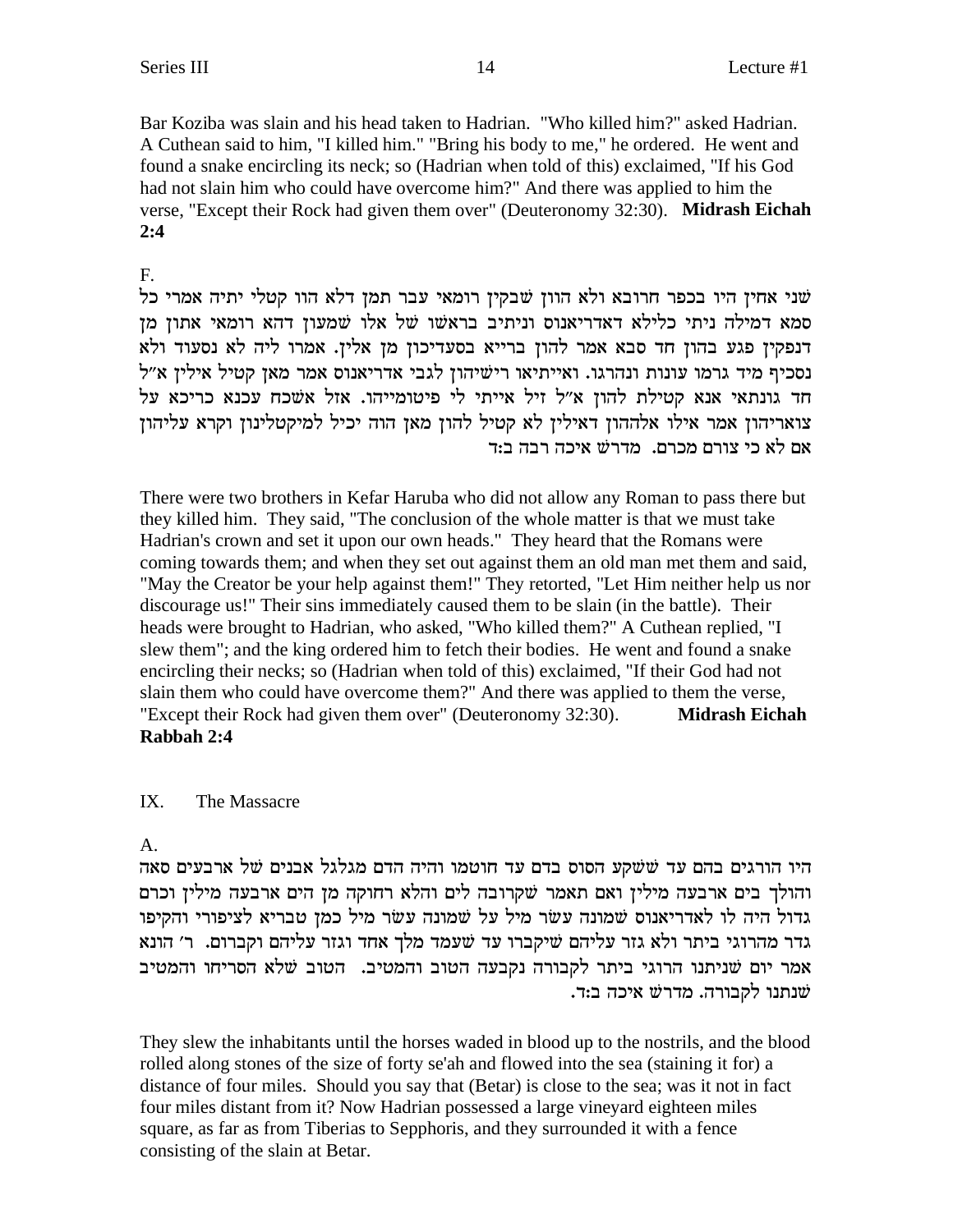Nor was it decreed that they should be buried until a certain king arose and ordered their interment. R. Huna said: On the day when the slain of Betar were allowed burial, the benediction 'Who art kind and dealest kindly' was instituted - 'Who art kind' because the bodies did not putrefy, 'and dealest kindly' because they were allowed burial. **Midrash Eichah 2:4**

## B.

אמר רבה בר בר חנה א"ר יוחנן ארבעים סאה קצוצי תפילין נמצאו בראשי הרוגי ביתר רבי ינאי ברבי ישמעאל אמר שלש קופות של ארבעים ארבעים סאה במתניתא תנא ארבעים קופות של שלש שלש סאין ולא פליגי הא דרישא הא דדרעא אמר רבי אסי ארבעה קבין מוח .<br>נמצאו על אבן אחת עולא אמר תשעת קבין.גיטין נז:–נח

Rabba bar Bar Chanah said in the name of Rabbi Yochanan: Forty Se'ahs of phylactery boxes were found on the heads of the victims of Betar. Rabbi Yannai son of Rabbi Yishmael said there were three chests each containing forty se'ahs. In a Baraitha it was taught: Forty chests each of three Se'ahs. There is, however, no contradiction; the one was referring to the phylactery of the head, the other to that of the arm. Rabbi Assi said: Four kavs of brain were found on one stone. **Gittin 57b-58a**

 $C<sub>1</sub>$ 

א״ר יוחנן שלש מאות מוחי תנוקות נמצאו על אבן אחת מאה קופות של קצוצי תפילין נמצאו בביתר וכל אחת ואחת מחזקת שלש סאין וכשאתה בא לחשבון אתה מוצא שלש מאות סאיז. אמר רבז גמליאל חמש מאות בתי סופרים היו בביתר וקטז שבהם לא היה פחות משלש מאות תינוקות והיו אומרים אם יבואו השונאים עלינו במכתבין הללו אנו יוצאין י ודוקרין אותם. וכיון שגרמו העונות ובאו השונאים כרכו כל אחד ואחד בספרו ושרפו אותם ולא נשתייר מהם אלא אני וקרא על עצמו עיני עוללה לנפשי וגו׳. מדרש איכה ב:ד

Rabbi Yochanan said: The brains of three hundred children (were dashed) upon one stone, and one hundred baskets of capsules of phylacteries were found in Betar, each basket being of the capacity of three se'ah, so that there was a total of three hundred se'ah. Rabban Shimon ben Gamaliel said: There were five hundred schools in Betar, and the smallest of them had not less than three hundred children. They used to say, "If the enemy comes against us, with these styluses we will go out and stab them!" When, however, (the people's) sins did cause the enemy to come, they enwrapped each pupil in his book and burnt him, so that I alone was left. He applied to himself the verse, "Mine eye affecteth my soul, because of all the daughters (i.e. inhabitants) of my city" (Lamentations 3:51). **Midrash Eichah 2:4**

D.

בתשעה באב ... נלכדה ביתר. תענית כו:

On the ninth of Av ... Betar was captured. **Taanis 26b**